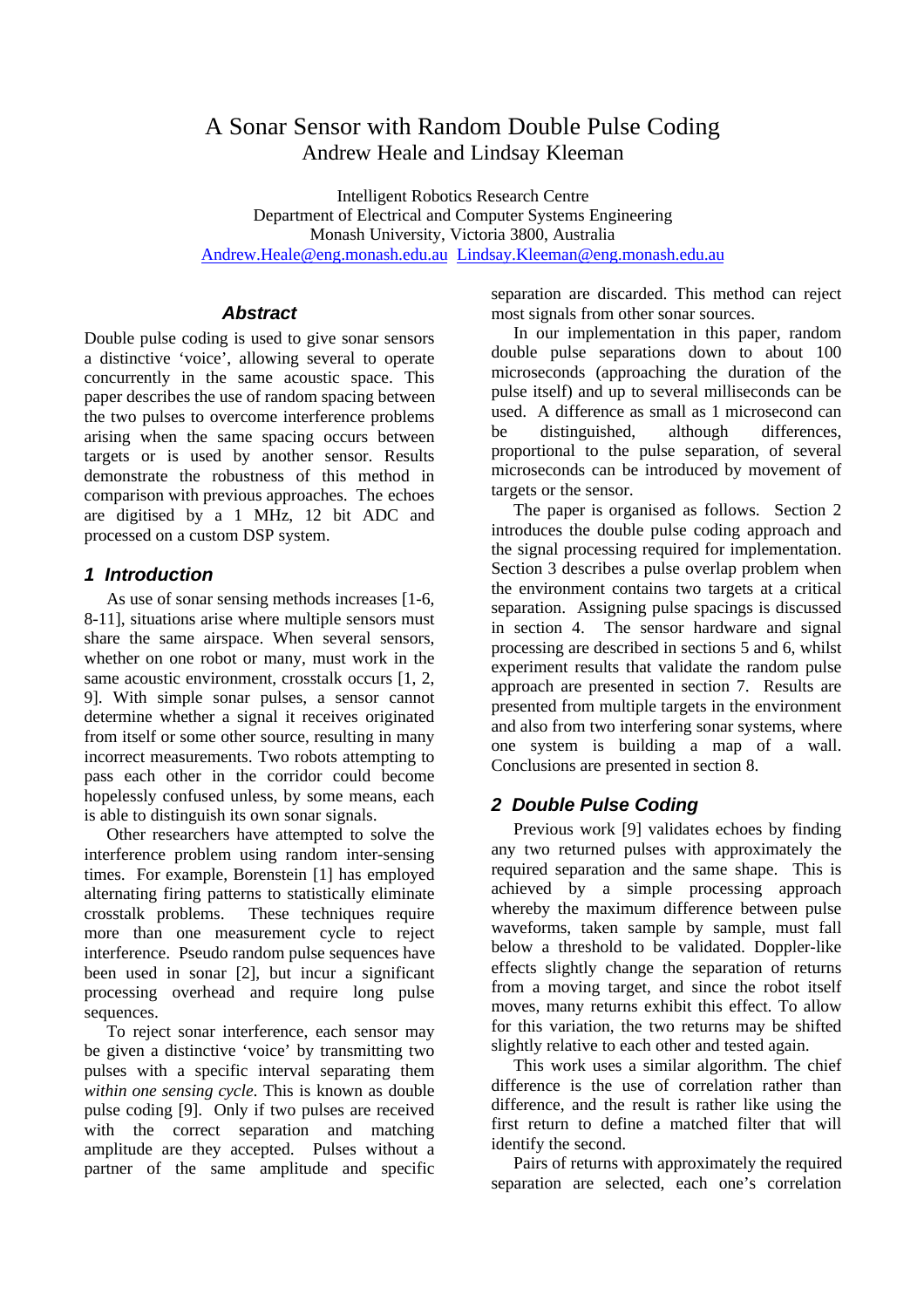coefficient is tested against a threshold, and the waveforms may be shifted to compensate for Doppler effects. If shifting is used, the maximum correlation coefficient is estimated by interpolation. Additionally, the amount of shift required corresponds to the radial velocity of the target relative to the sensor; although we presently make no use of this, it could be valuable for path planning in busy environments, or to exclude moving objects from map building.

# *3 Pulse Overlap due to Target Spacing*

Sonar is poor at distinguishing two targets that are very close to each other in range - even with matched filtering the interference between the two echoes makes accurate arrival time estimation difficult or impossible due to overlapping pulses. Of course, the more airborne sound the greater potential for pulse overlap, and with double pulse coding an echo of the first pulse might overlap an echo of the second. For example, if the separation between two transmitted pulses is 1 ms, and there are two targets separated by 17 cm range, interference will occur because the time of flight, two ways, over the 17 cm is about 1 ms.

# *4 Choosing a 'voice'*

There are a number of ways each sensor could be assigned a particular pulse separation, ranging from preset to random. However, they all have the same two flaws: a permanent 'blindness' to targets with a corresponding spacial separation, and the possibility that at some time, two sensors operating with the same voice will encounter one another. A dynamic solution is required.

We choose a random pulse separation for each each sensing cycle - because it is simple. Both the 'blindness' and 'same voice' problems remain, but in most cases they will not persist over repeated firings of the sensor. The occasional spurious results when two sensors use the same separation are left for higher level processing, which must handle false returns and noise problems anyway. In theory, two sensors could follow the same pseudo-random number sequence – however this is extremely unlikely due to timing differences resulting in lack of synchronisation and also since the random number seed can be generated using noise from, for example, the A/D converter.

#### *5 Hardware*

The sensor is self-contained in a box about 15 cm x 10 cm x 7 cm, requiring a 5 V supply and a serial link to a host computer. Polaroid 7000 series transducers are used for two upper transmitters (only one is used in this work) and two lower receivers in a square with 40 mm between centres. See figure 1.



**Figure 1** - DSP Sonar mounted on the robot Werrimbi

Two sonar receiver channels are digitised at 1 MHz and 12 bit precision after low pass filtering and amplification. An Analog Devices 33 MHz ADSP2181 is the central controller and workhorse of the system, featuring an on-chip 80 kbyte RAM, allowing echo pulses to be stored on the chip. It is interrupted at 1 MHz for pulse forming and pulse capture operations. A high speed buffered UART interfaces to the serial port.

# *6 Processing*

The processing algorithm is summarised here. The two receiver channels are treated separately, though concurrently.

# 6.1. Pulse forming and Pulse capture

The DSP is interrupted every microsecond. During pulse forming, it writes directly to the transmit hardware thus forming the pulse. The pulse shape (e.g. length, double pulse separation) can be changed every transmit cycle. During pulse capture, the DSP reads a sample from each receiver.

# 6.2. Pulse Extraction on the Fly

Any sample exceeding a predetermined threshold is deemed part of an echo, along with a window of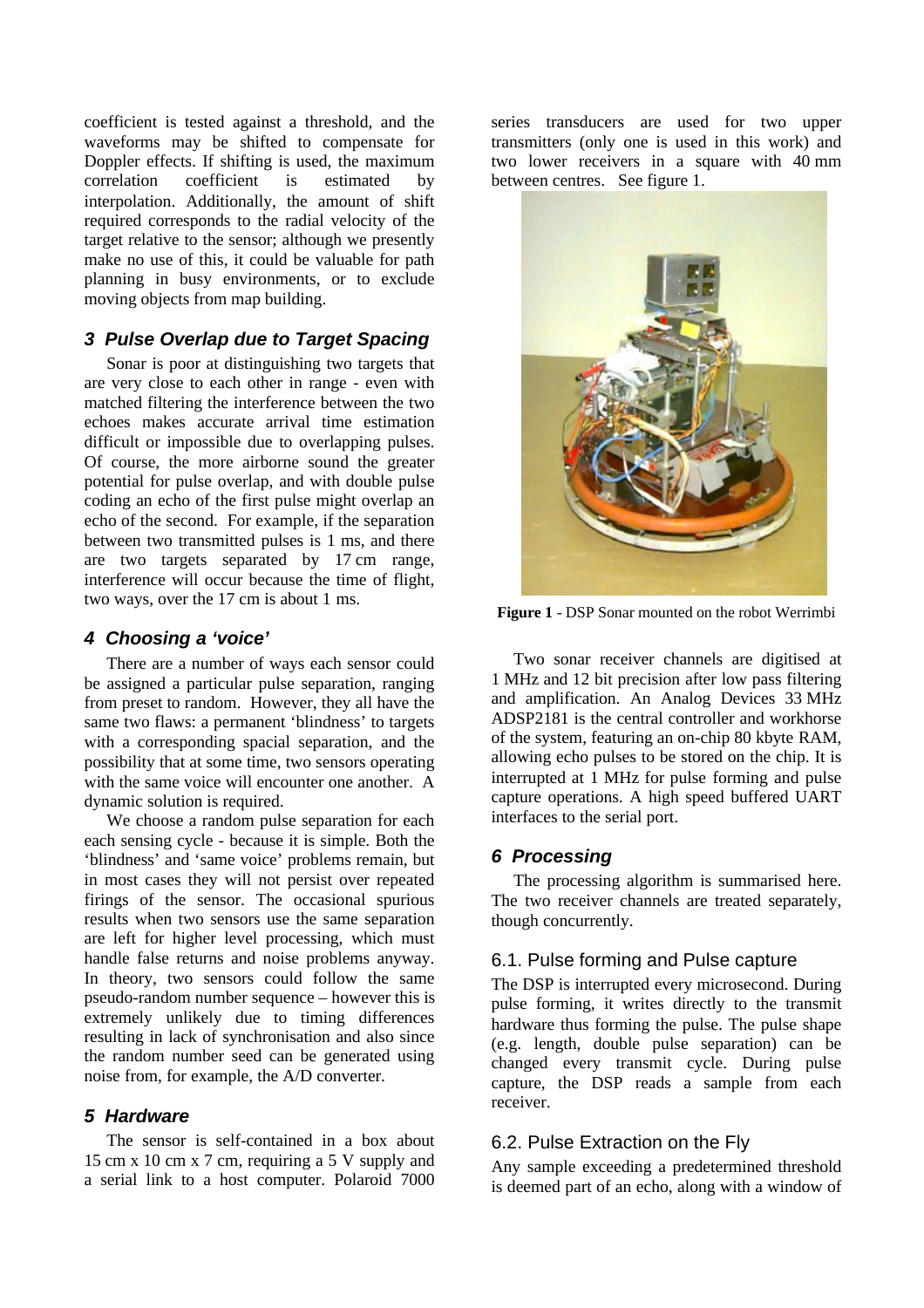samples before and after it. Windows that overlap are merged on the assumption that they are adjacent cycles of a pulse, and stored.

# 6.3. Pulse splitting

Frequently, two or more returns will overlap, or be merged during step 6.2. If the distortion is not too severe, they are separated based on the relative amplitudes of waveform peaks.

# 6.4. Double pulse recognition

Pairs of returns with approximately the required separation are compared and if found to match, the first is retained. All other pulses are discarded. Waveforms may be shifted to compensate for Doppler effects, and the maximum correlation coefficient estimated by interpolation.

### 6.5. Template matching

Time-of-flight is determined by matched filtering [5]. Because pulse shape depends on range and the angle of arrival, several filters are trialled, each being defined by a template, or ideal pulse shape for a particular range and angle. Parabolic interpolation gives a time-of-flight estimate to a fraction of a microsecond accuracy. [5]

### 6.6. Correspondence

From each receiver channel we obtain a list of arrival times, pulse amplitudes, pulse durations, and correlation coefficients with the template set. Lists from two receivers are associated to obtain bearings and ranges to targets. The process of association solves the correspondence problem. Because the receiver physical spacing is just 40 mm, the correspondence problem is usually easy to solve and is simply based on matching the arrival times and pulse amplitudes within predefined tolerances.

# 6.7. Triangulation

Bearing estimation to targets is performed using geometric modelled discussed in [5]. This processing is performed by a host computer separate from the DSP sensor.

# *7 Experimental Results*

#### 7.1 Multiple target interference

The purpose of this first experiment is to compare double pulses having constant separation



**Figure 2a**– Configuration of two target experiment.



**Figure 2b**– Interference rate, constant separation



**Figure 2c** – Interference rate, random separation

with those having random separation, in terms of their susceptibility to interference caused by multiple targets.

As in Figure 2a, the sensor is stationary, measuring the positions of two cylinders (wooden rods of 33 mm diameter) upright in front of the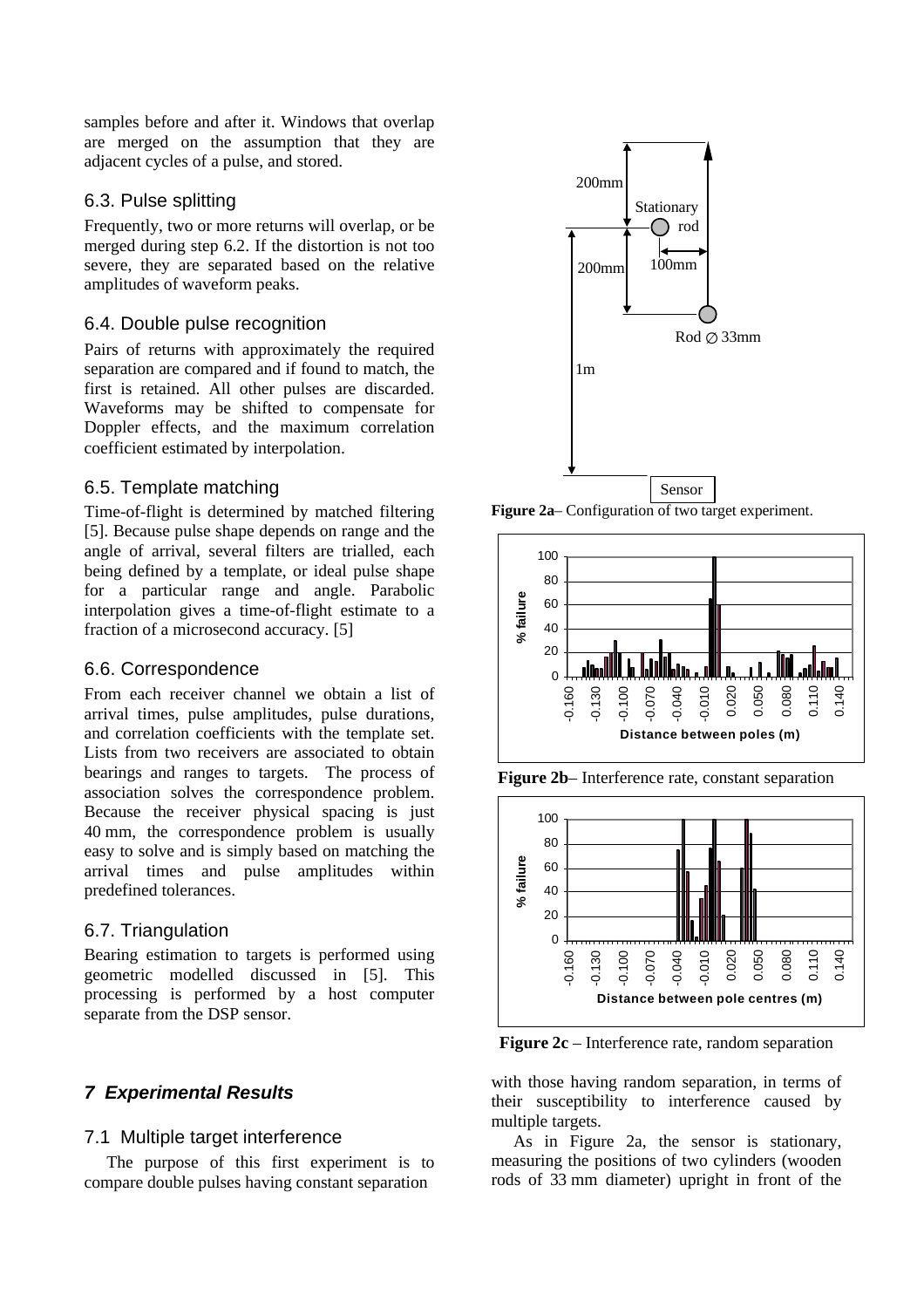sensor. One rod is 1 m from the sensor at about  $+3$ degrees bearing. The second rod starts 20 cm closer and is moved away until it is 20 cm further than the first cylinder; keeping about 100 mm to its right (roughly -3 degrees bearing). As the rod is moved, the sensor makes the measurements, alternating between preset (200 μs) and random (200  $\mu$ s to 799  $\mu$ s) separation modes.

The typical length of a received pulse is 60 μs, so two pulses arriving within 60 μs of each other are likely to overlap and be rejected. This corresponds to features with a physical separation of  $\pm 10$  mm, so it is expected that results from both methods will be poor when the rods are separated by less than 10 mm in range. Similarly, the 200 μs constant separation corresponds to 34.6 mm, so poor results are also expected for this range and method. In contrast, the random separation method should have a lower error rate spread over a wider range of target spacings: from 34 mm to 137 mm the error rate should be "range of separations causing interference ÷ range of separations available" =  $120/(800-200) = 20%$ .

The analysis divided the 40 cm total travel into regions of 0.5 cm, and calculated the failure rate in each region, where 'failure' means that a target was overlooked. No false returns occurred. Figure 2b and 2c show that these results correspond well with expected results. Note that the 'poor results' expected actually manifest as 100% failure rate, indicating total blindness to those targets. The constant separation method has three such regions of blindness, whereas the random separation method has only one. Also the failure rate for the random separation method is somewhat less than the 20% predicted because 60 μs is a generous estimate of pulse length, and because often two pulses with only a small degree of overlap can be separated, enabling them to be correctly received.

#### 7.2 Interference from another sensor

To demonstrate the severity of cross-talk between sensors, two sensors were mounted on the mobile robot Werrimbi, moving parallel to a wall at 1 m range – see figure 3. One sensor trialled three sensing methods to map the wall in the presence of four types of interference generated by the other sensor. The maps produced are presented in a grid in figure 4. Each run comprises about 230 readings. The sensing and interference methods used are: single pulse, double pulse with constant separation (200  $\mu$ s), and double pulse with random separation (200 to 499 μs, in steps of

1 μs). Additionally, no interference is used to give a baseline for comparison. The maps show the results of each combination of sensor and interference. Good targets are marked with tiny black circles. Targets that are deemed 'unreliable' (for example, if they only barely passed the matched filter test) are grey. Targets that were only detected by one of the two receivers are yellow/pale grey, and although shown at the correct range the bearing may be somewhat wrong. The path taken by the robot is marked by a series of crosses. Scales are in metres.



**Figure 3** – Two sensors aligned to cause interference.

All the maps show the wall at 1 m, and the corner of the wall with the floor in pale grey immediately beyond it. Most also show several *double echoes* of the wall. The double echoes arise when sound returned from the wall reflects off various parts of the robot, then back via the wall to the receiver. The total path length depends on which part of the robot reflects it, hence several may appear. They are all phantom targets.

The results from the single pulse sensor are all in the left column in figure 4. Clearly, it is highly susceptible to interference. Double pulse coding with constant separation, in the second column, has much better noise rejection [9]. The effect of interference with the same 'voice' is seen in figure 4i (the graph labelled IEX-I.LOG, for 'interference experiment I'). It is this result which motivated development of the random double pulse method.

Double pulses with random separations in the presence of double pulse interference – whether random or not – could be expected to produce false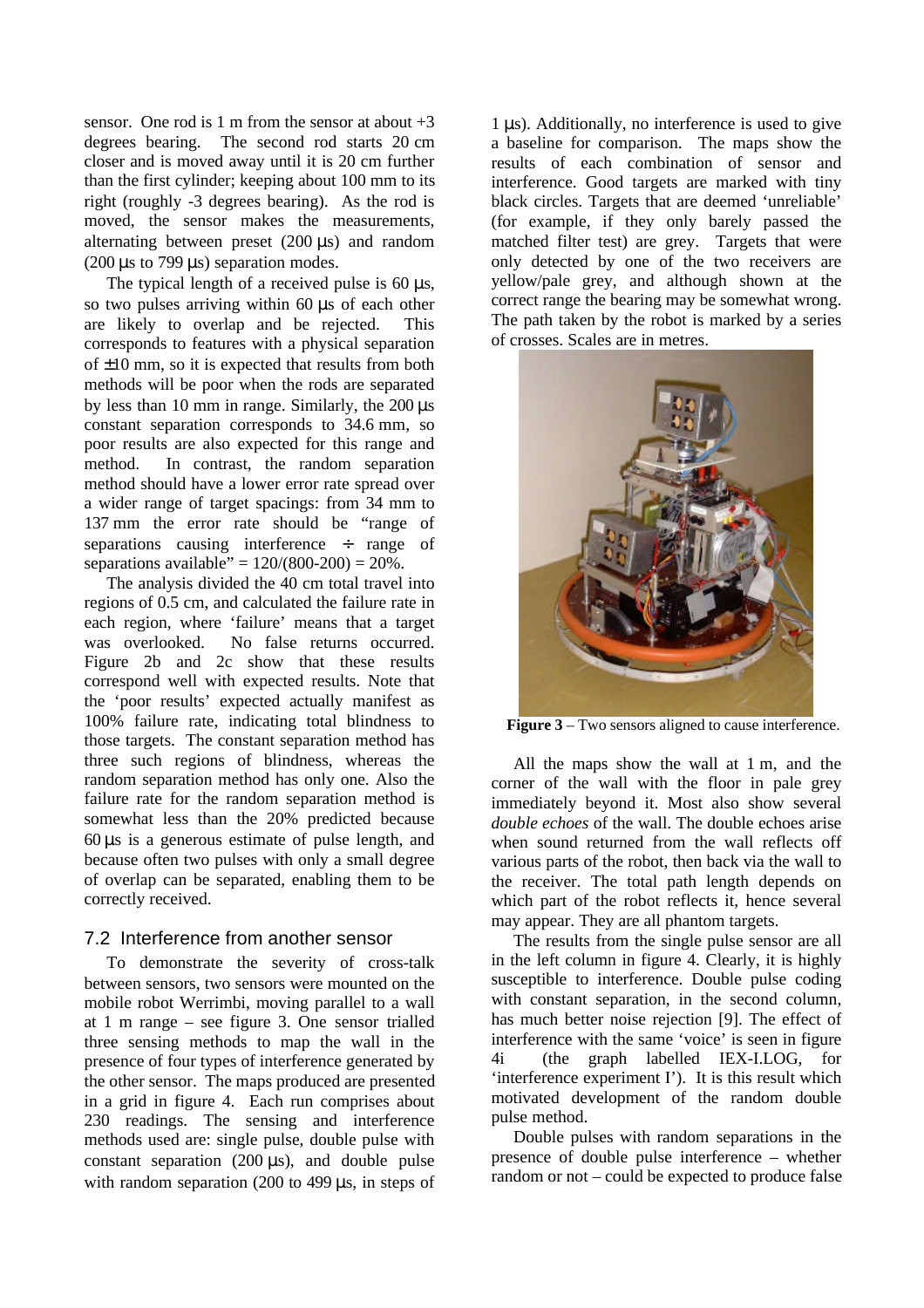targets about 1 time in 300 in this experiment. This is the probability that the random separation chosen for a given reading will be the same as that currently in use by the interfering sensor. Since each part of this experiment has only about 230 readings, we might not see a false target at all.

The results show many more false targets than this theory predicts – see figures 4m, 4n and perhaps 4k. Even figure 4g, where the interference is only single pulses that should never be accepted, displays two obvious false targets.

This increase in interference must be expected for complex objects, such as a bookcase. When times of flight from two targets differ by the same separation as is in use by the sensor, they effectively forge its signature and are incorrectly accepted as a valid target. In this experiment the complexity arose from the double echoes off Werrimbi itself. When the experiment was repeated with the sensors 2 m from the wall, the double echoes are weakened and the error rate drops to the expected level of about 1 in 300.

Results from the sensor are limited to the five nearest returns; consequently only the five nearest targets can be triangulated, and mapped. This limitation can be seen, for example, in figure 4d. The false targets, apparently sprayed across the map, cease abruptly at around 2 m range. At this time, double echoes arrive from the wall, filling up the last available slots, and any further returns are discarded. For a similar reason, most of the false targets in figures 4h and 4l appear closer than the wall – those apparently further away were lost.

Early observations made while setting up this experiment indicate that the source of interference should be close to the sensor to cause many false targets. Beamwidth effects and the discriminating ability of the matched filter eliminated most false returns. However, interference that causes jamming is less well rejected, and leads to missed targets.

### *8 Conclusions*

This paper has presented a new approach to crosstalk rejection between multiple sonar sensors. The approach is to use randomly spaced double pulses on each sensing cycle. By using random spacing the method can tolerate multiple identical sensors operating in the same environment with error rates better than 1 per 300 measurements. Previous work [9] requires sensors to be configured individually to have different double pulse spacing. Also, two reflectors at a critical spacing can cause 'blindness' due to pulse overlap

problems. By using random pulse separation, as in this paper, these problems will not occur consistently between measurements. Extensive experiments have been performed to show the effects of different interference rejection strategies. The random pulse separation approach was found to be a practical and reliable technique.

### *Acknowledgements*

Financial assistance of a Large ARC grant and the Engineering technical assistance of Steve Armstrong are gratefully acknowledged.

### *References*

- [1] J Borenstein and Y Koren, "Error eliminating rapid ultrasonic firing for mobile robot obstacle avoidance", IEEE Trans. Robotics and Automation, Vol 11, No. 1 pp 132-138, 1995.
- [2] K. Jorg and M. Berg, "Mobile robot sonar sensing with pseudo-random codes", Proceedings 1998 IEEE Conference on Robotics & Automation, Leuven, BelgiumMay 1998, pp 2807-2812.
- [3] T. Tsubouchi, "Nowadays trends in map generation for mobile robotics", Proceedings IROS'96, Osaka Japan 1996, pp 828-833.
- [4] J. Budenske and M. Gini, "Why is it so difficult for a robot to pass through a doorway using ultrasonic sensors?," IEEE Conference on Robotics and Automation, San Diego CA, 1994 pp. 3124-3129.
- [5] L. Kleeman and R. Kuc, "Mobile robot sonar for target localization and classification", International Journal of Robotics Research, Volume 14, Number 4, August 1995, pp 295-318.
- [6] H. Peremans, K. Audenaert, and J. M. V. Camperhout, "A high-resolution sensor based on triaural perception," IEEE Transactions on Robotics and Automation, vol. 9, pp. 36-48, 1993.
- [7] P M Woodward, Probability and Information Theory with Applications to Radar. 2nd ed. 1964, Oxford: Pergamon Press.
- [8] K S Chong and L. Kleeman, "Feature-based mapping in real, large scale environments using an ultrasonic array", International Journal Robotics Research, Vol 18, No. 1, Jan 1999, pp. 3-19.
- [9] L. Kleeman, "Fast and accurate sonar trackers using double pulse coding", IEEE/RSJ International Conference on Intelligent Robots and Systems, Kyongju, Korea, October 1999, pp.1185-1190.
- [10] H. Akbarally and L. Kleeman, "3D robot sensing from sonar and vision", IEEE International Conference on Robotics and Automation 1996, Minneapolis, Minnesota, April 1996 pp. 686-691.
- [11] Bozma and R Kuc. "Characterizing the environment using echo energy, duration, and range: the ENDURA method", in IEEE/RSJ International Conference on Intelligent Robots and Systems. 1992. Raleigh, NC: pp. 813-820.